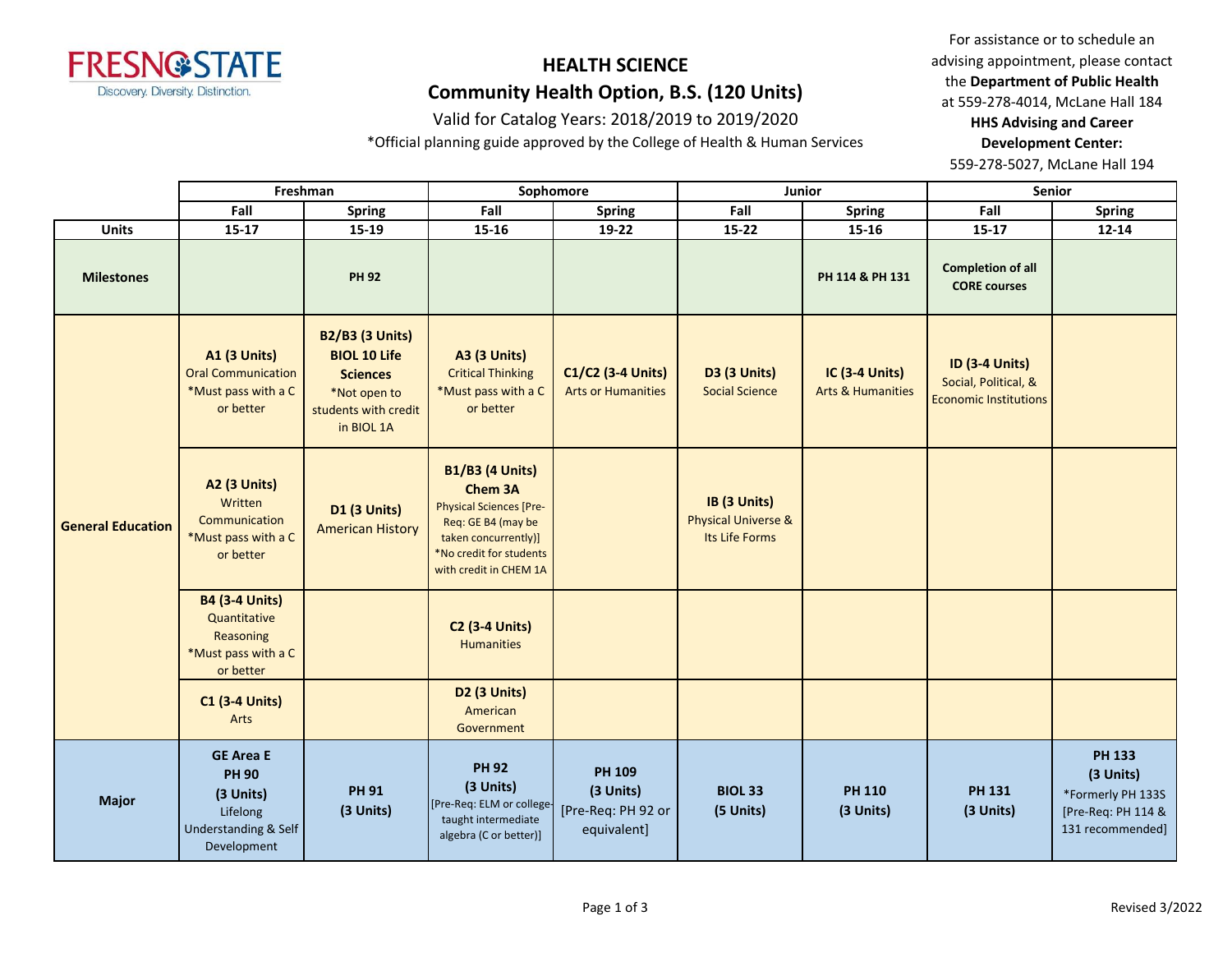

## Valid for Catalog Years: 2018/2019 to 2019/2020

\*Official planning guide approved by the College of Health & Human Services

For assistance or to schedule an advising appointment, please contact the **Department of Public Health** at 559-278-4014, McLane Hall 184 **HHS Advising and Career Development Center:** 

|                                                               |         | Freshman                   |           | Sophomore                                                                                                 | Junior                                                                                                                                                |                            | Senior                                                                                                                                                           |                                                                |
|---------------------------------------------------------------|---------|----------------------------|-----------|-----------------------------------------------------------------------------------------------------------|-------------------------------------------------------------------------------------------------------------------------------------------------------|----------------------------|------------------------------------------------------------------------------------------------------------------------------------------------------------------|----------------------------------------------------------------|
|                                                               | Fall    | <b>Spring</b>              | Fall      | <b>Spring</b>                                                                                             | Fall                                                                                                                                                  | <b>Spring</b>              | Fall                                                                                                                                                             | <b>Spring</b>                                                  |
| Units                                                         | $15-17$ | $15-19$                    | $15 - 16$ | 19-22                                                                                                     | $15 - 22$                                                                                                                                             | $15 - 16$                  | $15 - 17$                                                                                                                                                        | $12 - 14$                                                      |
|                                                               |         | <b>PH 100</b><br>(3 Units) |           | <b>CHEM 3B</b><br>(3 Units)<br>[Pre-Req: CHEM 3A]<br>*No credit for<br>students with credit<br>in CHEM 1B | PH 48, 104, 105,<br>111, 112, 115, 127<br>129, 130, 152T,<br>182; NUTR 53, 54<br>(3 Units)<br>*See course catalog for<br>prerequisite<br>requirements | <b>PH 114</b><br>(3 Units) | <b>PH 135</b><br>(3 Units)                                                                                                                                       |                                                                |
| <b>Major</b>                                                  |         |                            |           |                                                                                                           |                                                                                                                                                       | <b>PH 161</b><br>(3 Units) | PH 48, 104, 105,<br>111, 112, 115, 127,<br>129, 130, 152T,<br>182;<br><b>NUTR 53, 54</b><br>(3 Units)<br>*See course catalog<br>for prerequisite<br>requirements |                                                                |
|                                                               |         |                            |           |                                                                                                           |                                                                                                                                                       | <b>PH 163</b><br>(3 Units) |                                                                                                                                                                  |                                                                |
| <b>Additional</b><br><b>Graduation</b><br><b>Requirements</b> |         | <b>Elective</b>            |           | <b>Elective</b>                                                                                           | <b>UDWS (0-4 Units)</b><br>*Upper Division<br>Writing Exam OR "W"<br>Course (must pass<br>with a C or better)                                         |                            | <b>Elective</b>                                                                                                                                                  | M <sub>l</sub><br>(3 Units)<br>Multicultural/<br>International |
|                                                               |         |                            |           | <b>Elective</b>                                                                                           | <b>Elective</b>                                                                                                                                       |                            |                                                                                                                                                                  | <b>Elective</b>                                                |
|                                                               |         |                            |           |                                                                                                           |                                                                                                                                                       |                            |                                                                                                                                                                  | <b>Elective</b>                                                |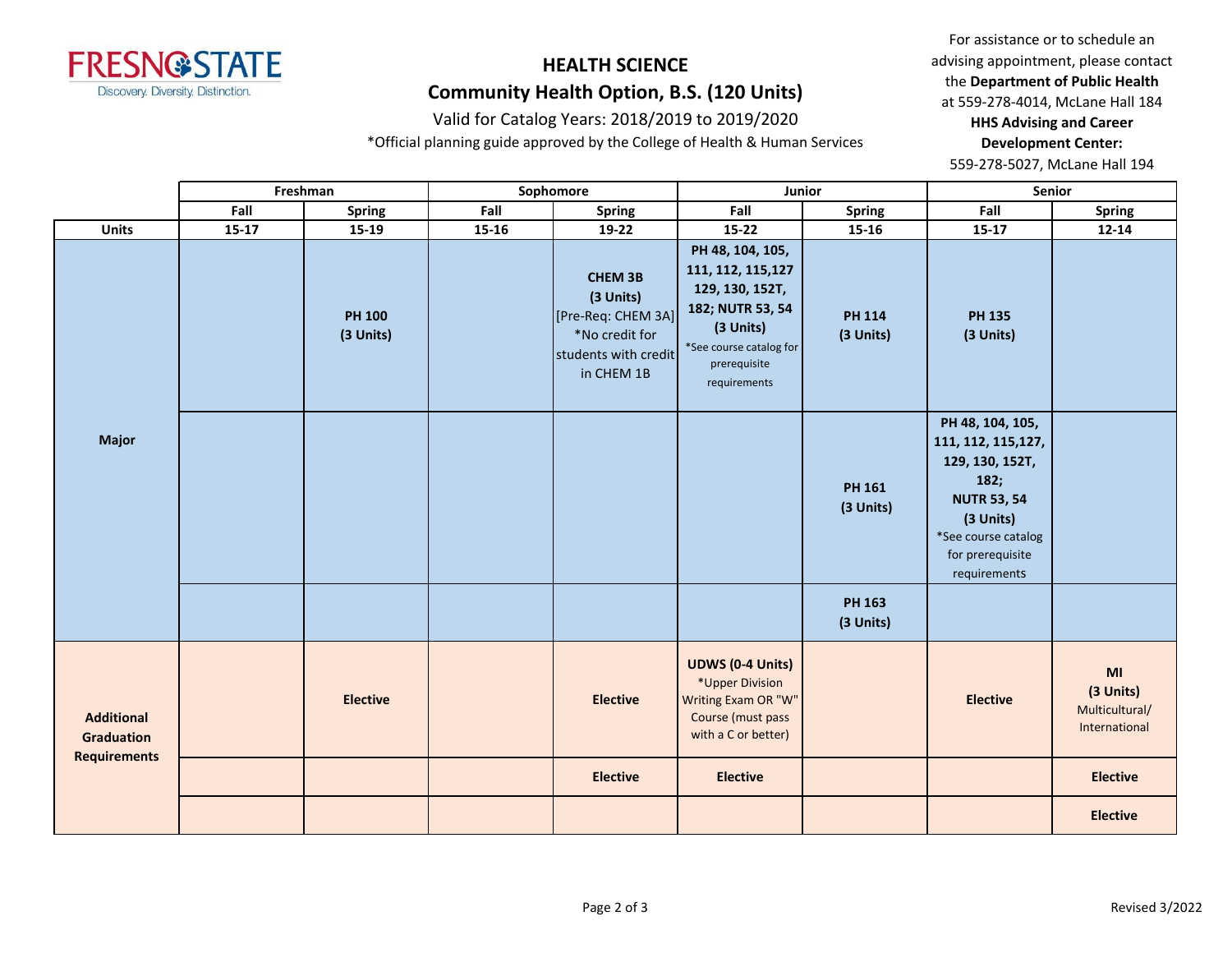

### Valid for Catalog Years: 2018/2019 to 2019/2020

\*Official planning guide approved by the College of Health & Human Services

For assistance or to schedule an advising appointment, please contact the **Department of Public Health** at 559-278-4014, McLane Hall 184 **HHS Advising and Career Development Center:** 

559-278-5027, McLane Hall 194

|       | Freshman                 |               | Sophomore |        | Junior           |                | Senior           |               |
|-------|--------------------------|---------------|-----------|--------|------------------|----------------|------------------|---------------|
|       | Fall                     | <b>Spring</b> | Fall      | Spring | Fall             | <b>Spring</b>  | Fall             | <b>Spring</b> |
| Units | . <del>.</del><br>13-T V | 15-19         | 15-16     | 19-22  | 1 E. 33<br>15-22 | 10.40<br>15-10 | 4 F 4 T<br>15-17 | 12-14         |

#### **FOOTNOTES:**

**Prerequisites/Corequisites:** Other restrictions may apply. Please see your course catalog for detailed prerequisite/corequisite requirements.

Grade Requirements: Health Science majors may not apply CR/NC grading toward major requirements for a baccalaureate degree, except for PH 175, PH 185F, and PH 188, which are mandatory CR/NC courses. A minimum GPA of 2.75 is required for acceptance into the Community Health Option. A minimum grade of C is required in all Health Science core courses (PH 92, 100, 109, 161, 163) and core option courses (PH 90, 91, 110, 114, 131, 133, 135).

**Electives (12-14 units):** Students must earn a minimum of 120 units total to graduate. The number of required elective units may vary, depending on the amount of units earned from major and GE courses. Upper Division Writing Skills requirement (UDWS): All undergraduate students must demonstrate competency in writing skills by passing the Upper Division Writing Exam (UDWE) or by obtaining a C or better in an approved upper division writing course, identified by the letter "W."

Substitutions: If substitutions/exceptions/waivers are made for any major courses that also meet GE and/or the Multicultural/International graduation requirement, the student is responsible for completing additional courses to satisfy the respective areas (GE and/or MI). This also includes the upperdivision writing requirement.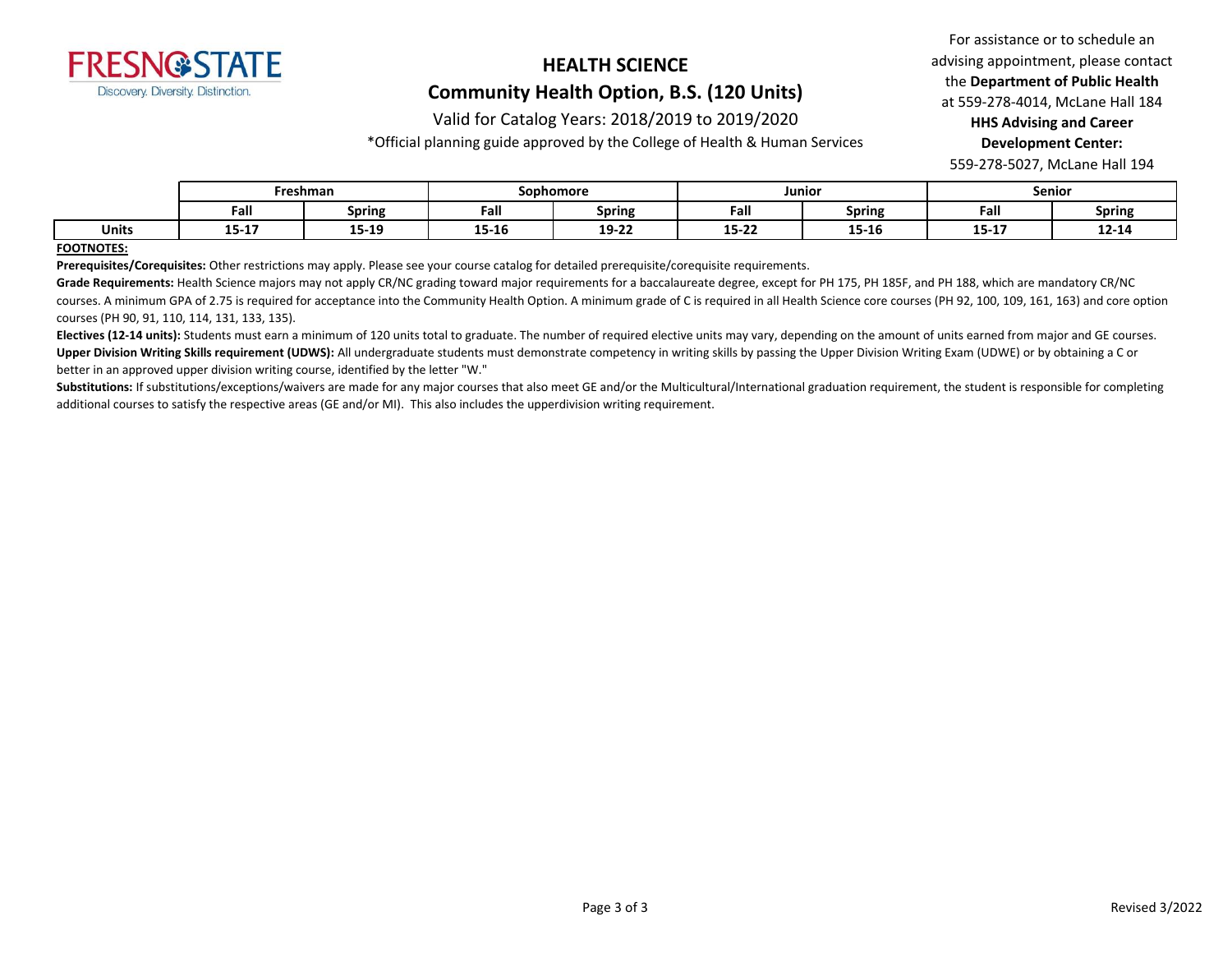

#### Valid for Catalog Years: 2013/2014 to 2017/2018

\*Official planning guide approved by the College of Health & Human Services

For assistance or to schedule an advising appointment, please contact the **Department of Public Health** at 559-278-4014, McLane Hall 184 **HHS Advising and Career Development Center:** 

|                             | Freshman                                                                                      |                                                                                                                        | Sophomore                                                                                                                                                             |                                                       | Junior                                                           |                                                       | Senior                                                                        |                                                                                        |
|-----------------------------|-----------------------------------------------------------------------------------------------|------------------------------------------------------------------------------------------------------------------------|-----------------------------------------------------------------------------------------------------------------------------------------------------------------------|-------------------------------------------------------|------------------------------------------------------------------|-------------------------------------------------------|-------------------------------------------------------------------------------|----------------------------------------------------------------------------------------|
|                             | Fall                                                                                          | <b>Spring</b>                                                                                                          | Fall                                                                                                                                                                  | <b>Spring</b>                                         | Fall                                                             | Spring                                                | Fall                                                                          | <b>Spring</b>                                                                          |
| <b>Units</b>                | $15-17$                                                                                       | 15-19                                                                                                                  | 15-16                                                                                                                                                                 | 19-22                                                 | 15-22                                                            | 15-16                                                 | $15 - 17$                                                                     | 12-14                                                                                  |
| <b>Milestones</b>           |                                                                                               |                                                                                                                        |                                                                                                                                                                       |                                                       |                                                                  |                                                       |                                                                               |                                                                                        |
|                             | <b>A1 (3 Units)</b><br><b>Oral Communication</b><br>*Must pass with a C<br>or better          | <b>B2/B3 (3 Units)</b><br><b>BIOL 10 Life</b><br><b>Sciences</b><br>*Not open to<br>students with credit<br>in BIOL 1A | <b>A3 (3 Units)</b><br><b>Critical Thinking</b><br>*Must pass with a C or<br>better                                                                                   | C1/C2 (3-4 Units)<br><b>Arts or Humanities</b>        | D3 (3 Units)<br><b>Social Science</b>                            | <b>IC (3-4 Units)</b><br><b>Arts &amp; Humanities</b> | <b>ID (3-4 Units)</b><br>Social, Political, &<br><b>Economic Institutions</b> | M <sub>l</sub><br>(3 Units)<br>Multicultural/<br>International                         |
| General<br><b>Education</b> | A2 (3 Units)<br>Written<br>Communication<br>*Must pass with a C<br>or better                  | D1 (3 Units)<br><b>American History</b>                                                                                | <b>B1/B3 (4 Units)</b><br>Chem 3A<br><b>Physical Sciences [Pre-Req:</b><br>GE B4 (may be taken<br>concurrently)]<br>*No credit for students<br>with credit in CHEM 1A |                                                       | IB (3 Units)<br><b>Physical Universe &amp;</b><br>Its Life Forms |                                                       |                                                                               |                                                                                        |
|                             | <b>B4 (3-4 Units)</b><br>Quantitative<br>Reasoning<br>*Must pass with a C<br>or better        |                                                                                                                        | <b>C2 (3-4 Units)</b><br><b>Humanities</b>                                                                                                                            |                                                       |                                                                  |                                                       |                                                                               |                                                                                        |
|                             | <b>C1 (3-4 Units)</b><br><b>Arts</b>                                                          |                                                                                                                        | D <sub>2</sub> (3 Units)<br><b>American Government</b>                                                                                                                |                                                       |                                                                  |                                                       |                                                                               |                                                                                        |
| <b>Major</b>                | <b>GE Area E</b><br><b>PH 90 (3 Units)</b><br>Lifelong<br>Understanding & Self<br>Development | <b>PH 91 (3 Units)</b>                                                                                                 | <b>PH 92 (3 Units)</b><br>[Pre-Req: ELM or college-<br>taught intermediate<br>algebra (C or better)]                                                                  | PH 109 (3 Units)<br>[Pre-Req: PH 92 or<br>equivalent] | BIOL 33 (5 Units)                                                | <b>PH 110 (3 Units)</b>                               | PH 131 (3 Units)                                                              | <b>PH 133 (3 Units)</b><br>*Formerly PH 133S<br>[Pre-Req: PH 114 & 131<br>recommended] |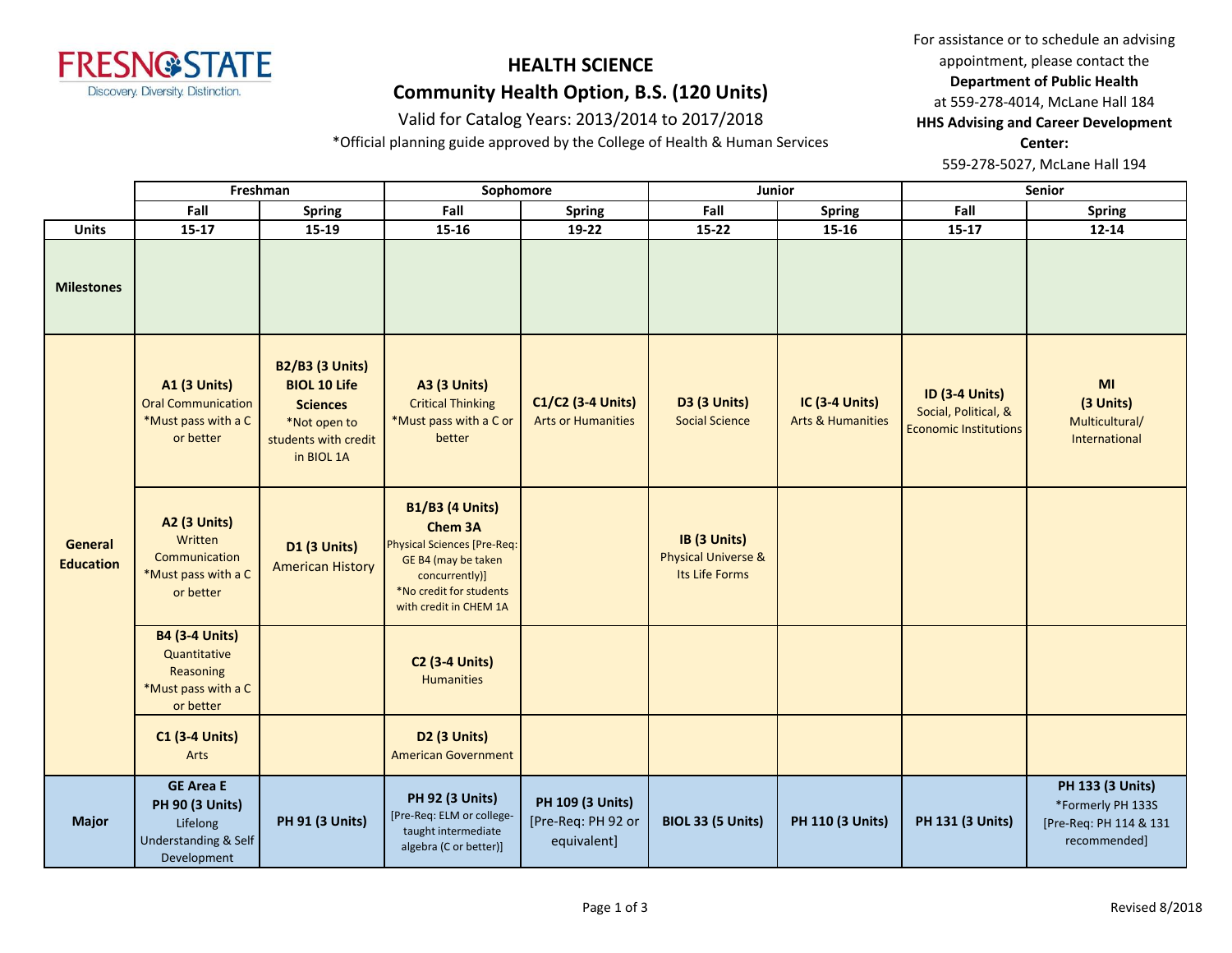

#### Valid for Catalog Years: 2013/2014 to 2017/2018

\*Official planning guide approved by the College of Health & Human Services

For assistance or to schedule an advising appointment, please contact the **Department of Public Health** at 559-278-4014, McLane Hall 184 **HHS Advising and Career Development Center:** 

|                  | Freshman  |                            | Sophomore |                                                                                                           | Junior                                                                                                                                                       |                            | Senior                                                                                                                                                           |                 |
|------------------|-----------|----------------------------|-----------|-----------------------------------------------------------------------------------------------------------|--------------------------------------------------------------------------------------------------------------------------------------------------------------|----------------------------|------------------------------------------------------------------------------------------------------------------------------------------------------------------|-----------------|
|                  | Fall      | <b>Spring</b>              | Fall      | <b>Spring</b>                                                                                             | Fall                                                                                                                                                         | <b>Spring</b>              | Fall                                                                                                                                                             | <b>Spring</b>   |
| <b>Units</b>     | $15 - 17$ | 15-19                      | $15 - 16$ | 19-22                                                                                                     | $15 - 22$                                                                                                                                                    | 15-16                      | 15-17                                                                                                                                                            | $12 - 14$       |
|                  |           | <b>PH 100</b><br>(3 Units) |           | <b>CHEM 3B</b><br>(3 Units)<br>[Pre-Req: CHEM 3A]<br>*No credit for<br>students with credit<br>in CHEM 1B | PH 48, 104, 105,<br>111, 112, 115, 127<br>129, 130, 152T, 182;<br><b>NUTR 53, 54</b><br>(3 Units)<br>*See course catalog for<br>prerequisite<br>requirements | <b>PH 114</b><br>(3 Units) | <b>PH 135</b><br>(3 Units)                                                                                                                                       |                 |
| <b>Major</b>     |           |                            |           |                                                                                                           |                                                                                                                                                              | <b>PH 161</b><br>(3 Units) | PH 48, 104, 105,<br>111, 112, 115, 127,<br>129, 130, 152T,<br>182;<br><b>NUTR 53, 54</b><br>(3 Units)<br>*See course catalog<br>for prerequisite<br>requirements |                 |
|                  |           |                            |           |                                                                                                           |                                                                                                                                                              | <b>PH 163</b><br>(3 Units) |                                                                                                                                                                  |                 |
| <b>Electives</b> |           | <b>Elective</b>            |           | <b>Elective</b>                                                                                           | <b>UDWS (0-4 Units)</b><br>*Upper Division<br>Writing Exam OR "W"<br>Course (must pass<br>with a C or better)                                                |                            | <b>Elective</b>                                                                                                                                                  | <b>Elective</b> |
|                  |           |                            |           | <b>Elective</b>                                                                                           | <b>Elective</b>                                                                                                                                              |                            |                                                                                                                                                                  | <b>Elective</b> |